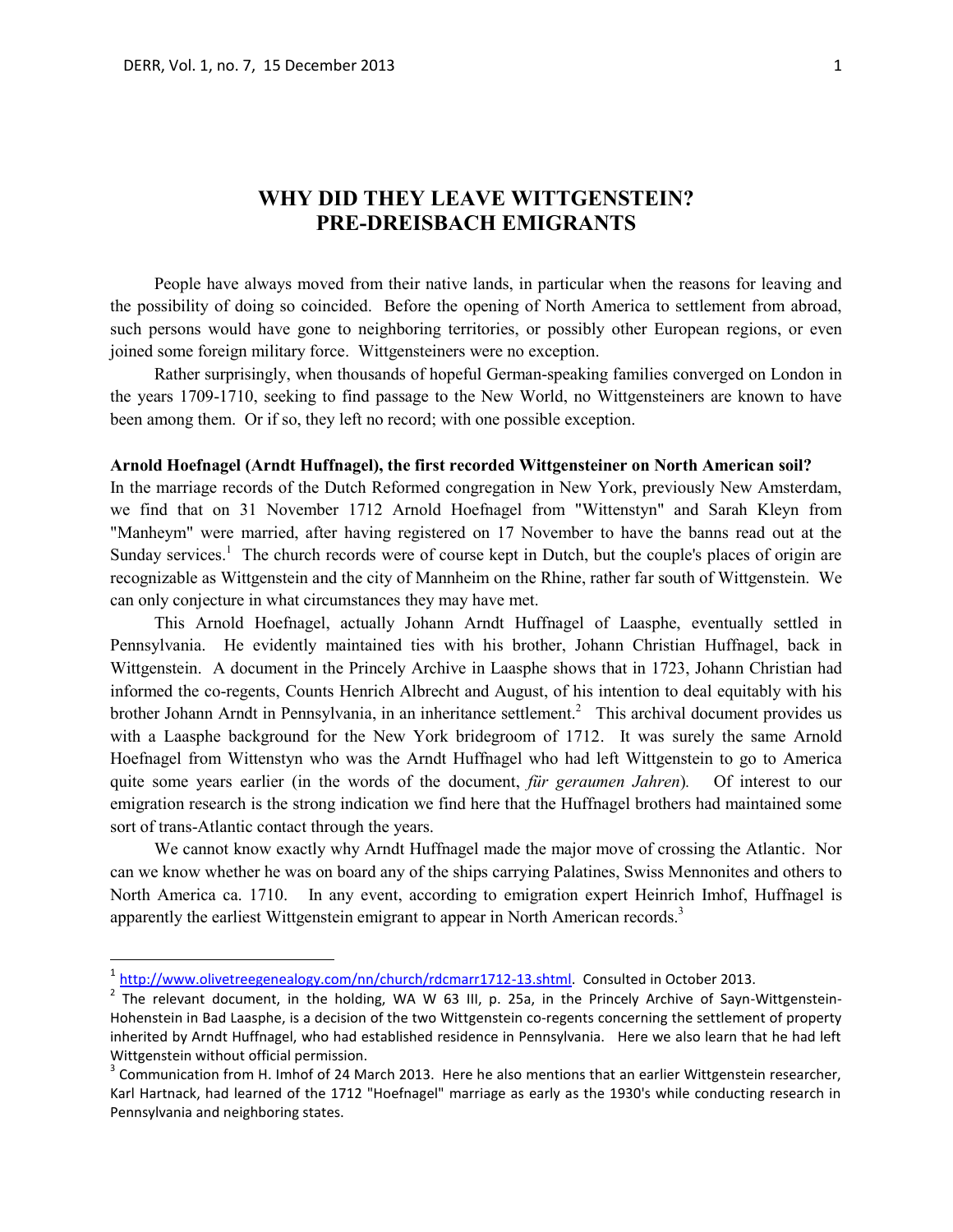### **Two aspects to consider in migration studies.**

Wittgenstein researchers have long been concerned with seeking out, collecting and studying letters sent to the homeland by emigrants, particularly those who had gone to the American colonies. What advice did they give concerning the voyage? How did they report on the conditions they found in America? What type of goods should emigrants take with them? The study of such letters is an important part of trans-Atlantic emigration history. It will never be possible to quantify the amount of influence these letters can have had in encouraging and, at some periods, discouraging decisions to move to America. However, certain letters are known to have been especially influential, in particular, those of Christopher Sauer, sent from Germantown in 1724 and 1725. We shall briefly discuss Sauer and his impact below.

There is, further, another aspect of our emigration studies which has to do with evidence of how new arrivals from Wittgenstein were received and aided by their already established countrymen. Recent findings by Marcia Dreisbach Falconer in records from Philadelphia and Germantown strongly suggest that in the 1740's and 1750's the Simon Dreisbach family benefitted from contacts with earlier arrivals from Wittgenstein and the networks they had developed in Pennsylvania. There are indications that these contacts included persons close to the religious group originally known as the Schwarzenau Brethren. Therefore, we turn now to the tribulations and travels of these early German Baptist Separatists.<sup>4</sup>

### **Religious refugees on the move: 1715 and 1719; 1720 and 1729.**

Dreisbachs, like most emigrants from Wittgenstein, left their homeland in search of greater economic opportunity. They were certainly not religious refugees. In fact, with the main exception of the sectarian baptist brethren with ties to the village of Schwarzenau, Wittgenstein emigrants were generally members of Reformed congregations, both at home and later in North America.



*Fig.1. Places relevant to the European origins of the Church of the Brethren.* 

*Schw.= Schwartzenau in Wittgenstein. M = Marienborn area. K = Krefeld S = Surhuisterveen in Friesland R = Rotterdam. There were significant Brethren-related departures from Rotterdam in 1719, 1729 and later.*

*Major cities: C = Cologne F = Frankfurt am Main The Rhine River is shown in blue.*

 $4$  Whether or not to capitalize designations for various religious trends, groups and movements in this period is not always clear. Both 'Pietists' and 'pietists' can be encountered in the literature. The name, 'Schwarzenau Brethren', is always capitalized in accordance with the usage of the movement's direct spiritual descendant, today's Church of the Brethren.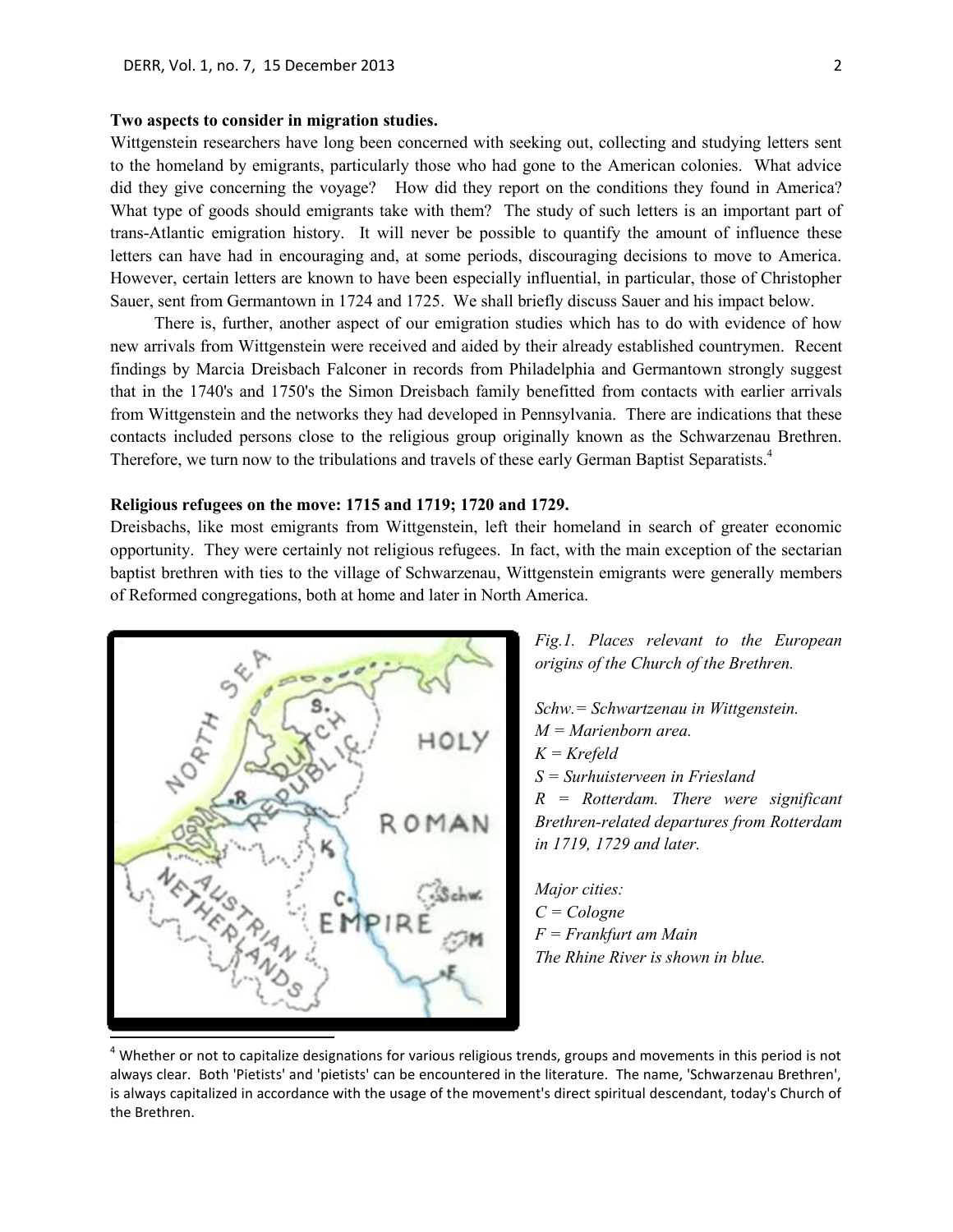# **The Schwarzenau and Marienborn adult baptism separatists.**

The Schwarzenau group was not an isolated religious occurrence. In the  $17<sup>th</sup>$  and  $18<sup>th</sup>$  centuries Europe experienced a flowering of new religious movements both within and without the established churches. Frequently these groups were dependent on the good will of a local ruler whose tolerance might last for a shorter or longer period. In the early eighteenth century this tolerant attitude characterized the ruling houses of both northern and southern Wittgenstein. Individuals and families from many Germanspeaking regions, especially the Palatinate, who were seeking freedom of religious expression were welcomed. In Schwarzenau they were permitted to build modest houses, exercise professions and worship freely. Under the leadership of Alexander Mack, they began to baptize adults in the Eder River in 1708. These baptisms are counted as the starting-point of today's Church of the Brethren.<sup>5</sup>

Within four years, a daughter group was formed in the Marienborn area, a fair distance southward. The young Marienborn group had only three years of peaceful existence, from 1711 to 1714. In 1714 the lord of the Marienborn area, Count Ernest Casimir of Ÿsenburg-Büdingen, banned all public religious activity not connected with the officially recognized Protestant church. In 1715, therefore, this small group moved to Krefeld near the Dutch border. After four years there they chose to emigrate to Pennsylvania. They sailed from Rotterdam in 1719, with their ultimate destination being Germantown, some ten miles northwest of Philadelphia.

1719 was also the year when the mother group in Schwarzenau began to lose support in high places. For a number of years they had benefitted from the good will of Count Henrich Albrecht zu Sayn-Wittgenstein-Hohenstein. In 1719 his brother, Count August, who had little use for any type of pietists or separatists, became co-regent.<sup>6</sup> The Brethren's once favorable situation, which had enabled them to increase rapidly, now became untenable. In 1720 many members felt constrained to leave what had been their safe haven in Wittgenstein, and a number of Brethren and their families moved to West Friesland in the northern part of the Dutch Republic. With the aid of Fig. 1, we can attempt to follow these groups' movements.

### **Krefeld, 1711-1719 (Marienborn group).**

 $\overline{a}$ 

This busy mercantile town near the Rhine had a thriving weaving industry. Krefeld contained other separatists with a longer history than the Marienborn arrivals – Mennonites and Quakers. During the eight or so years the Marienborn group spent in Krefeld, they would have found the pacifism of the local Quakers and the adult baptism of the Mennonites congenial. Moreover, thirty years prior to the arrival of the Marienborners, it was from Krefeld that a group of Quakers and Mennonites had gone to Pennsylvania, settling in the area that soon became known as Germantown. Thus, in Krefeld the Marienborn folk could establish useful contacts with their Quaker and Mennonite neighbors and also with the Krefelders who had long been living in or near Germantown. These connections can have facilitated their own transfer to a new existence in Pennsylvania. Krefeld, along with Germantown, can be considered seminal places in the history of "the historic peace churches".<sup>7</sup>

<sup>&</sup>lt;sup>5</sup> There are several texts on the history of the Church of the Brethren online. For those interested in their European origins, this site is most useful: http://www.brethren.org/bhla/documents/guide-to-brethren-in-europe.pdf  $^6$  See DERR No. 6 for a brief presentation of Count August, probably the most detested of any Wittgenstein ruler.

 $<sup>7</sup>$  In church history the three movements, Anabaptists/Mennonites, Quakers and Brethren are sometimes given the</sup> unified epithet, "the historic peace churches".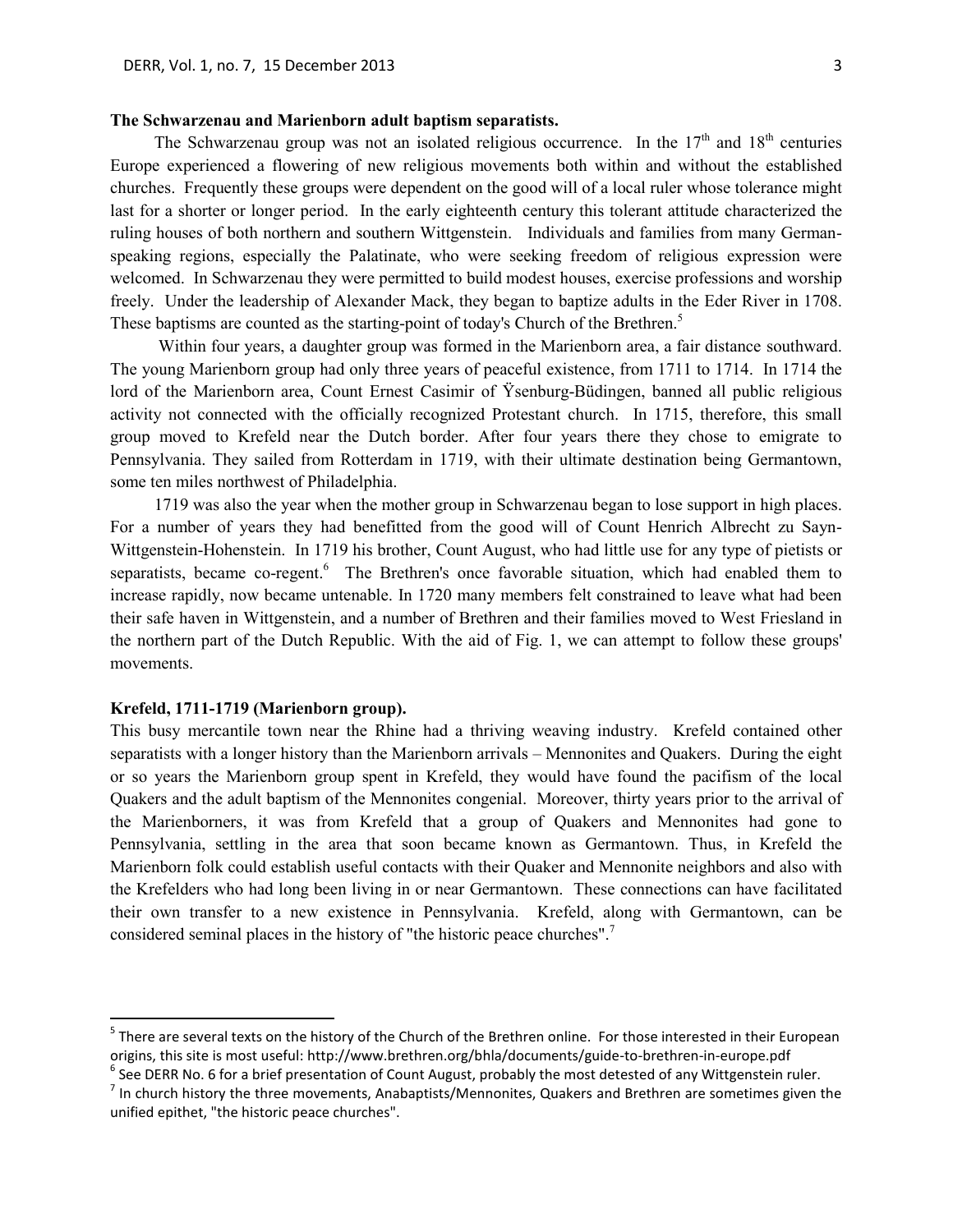## **Surhuisterveen, 1720-1729 (Schwarzenau group).**

The departure of the Schwarzenau Brethren for Friesland in 1720 was possibly the first major group emigration from Wittgenstein. Not much is known as to why Alexander Mack and his followers chose to move to the village of Surhuisterveen in West Friesland. Certain marriages found in the Mennonite (Doopsgezind) records there indicate that the Schwarzenau group had friendly and even close relationships with Frisian Mennonites. The nine year sojourn of the Scharzenau group in Surhuisterveen was only marginally longer than that of the Marienborners in Krefeld. In 1729 Mack led his followers from Friesland to Rotterdam, toward the ship that would carry them to Pennsylvania.<sup>8</sup>

### **Germantown.**

 $\overline{a}$ 

Once they had arrived in Germantown, the arrivals from Surhuisterveen could count on assistance from the Marienborners, who by then had been in Pennsylvania for ten years. This is not the place to discuss Brethren subdivisions and alternate names such as the German Baptists and the Dunkards or Dunkers. For our context what is significant is that there was a definite Brethren presence in Germantown and also elsewhere in south-eastern Pennsylvania. Some of the Brethren and their sympathizers, including individuals who had lived in Schwarzenau, can have formed ties of friendship or trade with non-Brethren arrivals from Wittgenstein, including members of the Simon Dreisbach family. Future findings about such contacts can be expected to appear in the DERR, in the Research Notes section.



*Fig. 2. The Christopher Sauer house in Germantown (no longer extant). For many years meetings of the Germantown Brethren group were held in the upper story of this house. Picture from M. G. Brumbaugh,*  History of the German Baptist Brethren in Europe and America, *1899, p. 355.*

# **Christopher Sauer, Wittgenstein's most famous 18th century emigrant to North America.**

The best documented Wittgenstein emigrant to Pennsylvania is surely Christopher Sauer.<sup>9</sup> This man of many abilities took his wife and young son and left Wittgenstein in 1724, and eventually became a pivotal figure among the German-speaking inhabitants of Pennsylvania. By the time the Simon Dreisbach family arrived in 1743, Sauer was a well-established resident of Germantown, and it was in this year that he made a name for himself in publishing history, producing the first German Bible in North America. Sauer's special role as a disseminator of information among the German-speakers of Pennsylvania and other

 $^8$  See footnote 5 for an excellent presentation of the emigration years and related circumstances. A smaller group of Brethren arrived in Philadelphia in 1733, and by 1750 the Brethren relocation to North America was completed.

<sup>&</sup>lt;sup>9</sup> In Wittgenstein the name was at times spelled "Saur", but in Pennsylvania "Sauer" was most frequently used.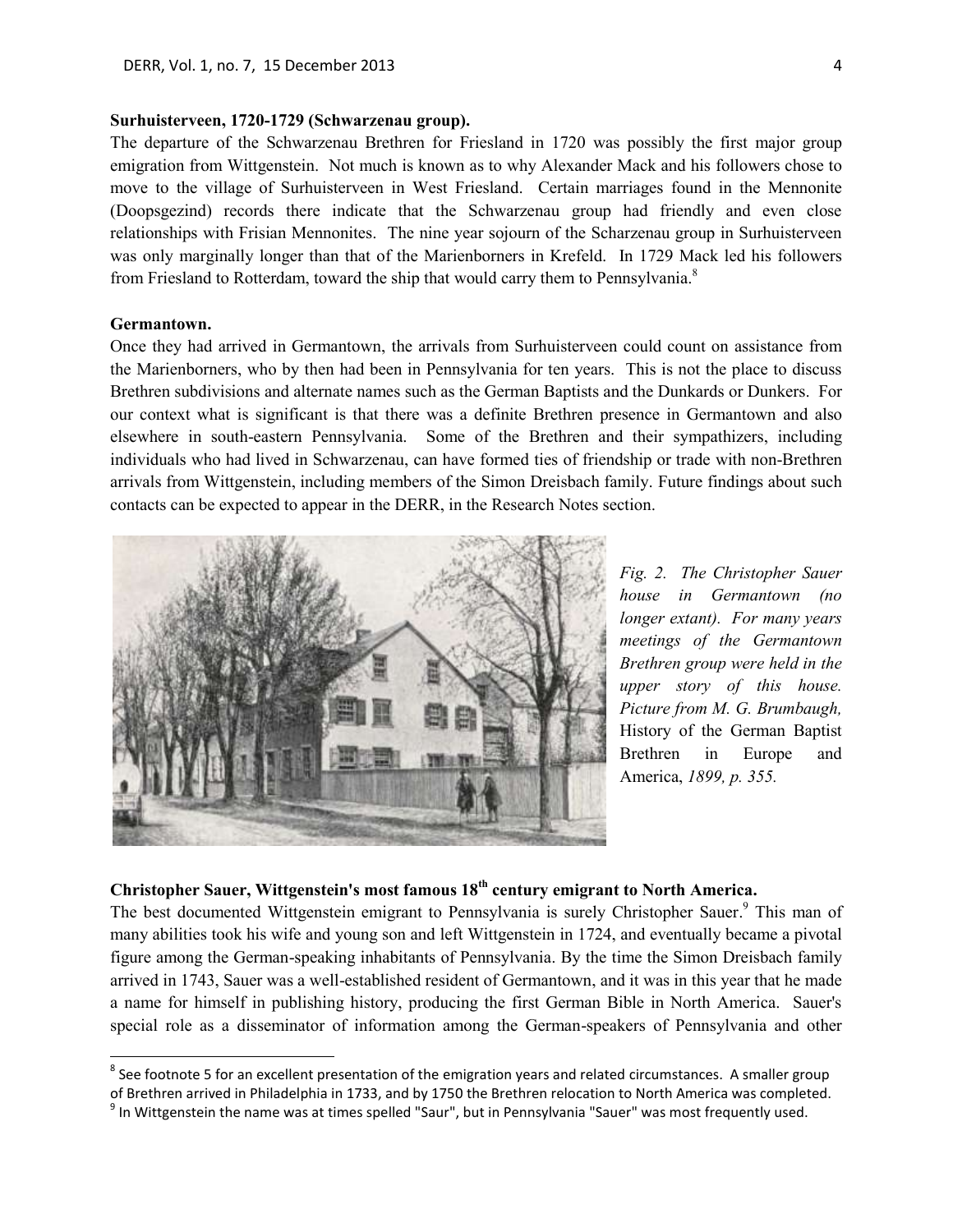colonies cannot be overestimated. He printed a widely read monthly (later twice monthly) newspaper in German, *Der Hoch-Deutsche Pensylvanische Geschicht-Schreiber*. At Sauer's establishment, people could fetch letters that had arrived by ship and were addressed to them care of Sauer. His newspaper also carried a variety of advertisements, some inserted by family members seeking to find relatives from whom they had become separated upon arrival in Philadelphia, others written by employers trying to locate runaway servants, or by persons having property for sale, etc.<sup>10</sup>

## **The young Christopher Sauer. His 1724 emigration.**

 $\overline{a}$ 

Sauer's life and work can be studied in various Church of the Brethren publications and online sites.<sup>11</sup> Though born near Heidelberg in 1695, Christopher Sauer was taken as a child to Wittgenstein by his widowed mother. By 1713 he was recorded as living in Schwarzenau and working as a tailor. There he certainly knew members of the Schwarzenau Brethren. When Alexander Mack, founder of the Brethren community, led his followers to Surhuisterveen in Friesland in 1720, it was Christopher Sauer who purchased Mack's house. Sauer himself left Schwarzenau in 1720, moving to Laasphe and renting out the Mack house to a tenant.<sup>12</sup> In Laasphe Sauer married, and in 1721 son Christopher (II) was born.<sup>13</sup> Three years later the family was on its way to Rotterdam and Germantown-

By early 1724, if not before, Sauer had decided to emigrate to Pennsylvania. Information received from Brethren acquaintances and other separatists who were then living in Pennsylvania may well have been a major influence on the decision to emigrate. On 27 May 1724 Sauer's letter requesting authorization to emigrate to Pennsylvania was sent to Count August, whose permission was evidently granted. This letter still exists, and is in the Princely Archive in Laasphe. See Fig. 3 below.

In this letter of request, Sauer writes that having lived in Laasphe for some years now, working as a master tailor, and having lived in Schwarzenau for about two years as a 'foreigner' (i.e. one born outside Wittgenstein and thus not a subject, author's note), he and his wife now desire, together with a merchant from the "island" Pennsylvania, to migrate there as soon as possible. He asks that the Count allow him to sell the house he had purchased in Schwartzenau (this seems to be the Alexander Mack house), and thereafter authorize his departure from the Count's territory. The German text of the letter, with paraphrase, is found in the Research Notes section below.

The merchant mentioned in Sauer's letter is clearly Sauer's companion on the voyage, Johann Georg Käsebier. He and his wife were possibly part of the remnant of the Schwarzenau group. As we learn from letters later sent from Pennsylvania by both Käsebier and Sauer, there was another family also in their party, that of one Nikolaus (about whose identity there is some speculation). The itinerary of the three families went via Rotterdam, and it was from the port of Hellevoetsluis that they sailed to Dover in early August. After various delays off the English coast, their ship arrived finally in Philadelphia on 2

 $10$  One such 'runaway' in 1744 was apparently the young man from Oberndorf who had sailed with the Dreisbach family on the "Lydia", Conrad Wied. One of those advertising land for sale was Simon Dreisbach Jr., in 1759.

<sup>&</sup>lt;sup>11</sup> See for example the Sauer page at  $\frac{http://www.johnbyer.com/saur.htm#bio}{http://www.johnbyer.com/saur.htm#bio}$ . See also the comprehensive Schwarzenau Brethren series on Wikipedia: http://en.wikipedia.org/wiki/Schwarzenau Brethren. Both sites were consulted in November 2013.

<sup>&</sup>lt;sup>12</sup> "Joseph Leszle from Halle, lives as a tenant in the house of the tailor Sauer of Laasphe, which was purchased from Alexander Mack." Translation from document WA N 72, dated Schwarzenau June 1721, in the Princely Archive of Sayn-Wittgenstein-Hohenstein, Bad Laasphe, as published in Donald F. Durnbaugh, *European Origins of the Brethren*, The Brethren Press, Elgin, Illinois,1958, p. 292.

<sup>&</sup>lt;sup>13</sup> Christopher Sauer Jr. would later continue his father's printing firm in Germantown, and also become a bishop in the Brethren movement.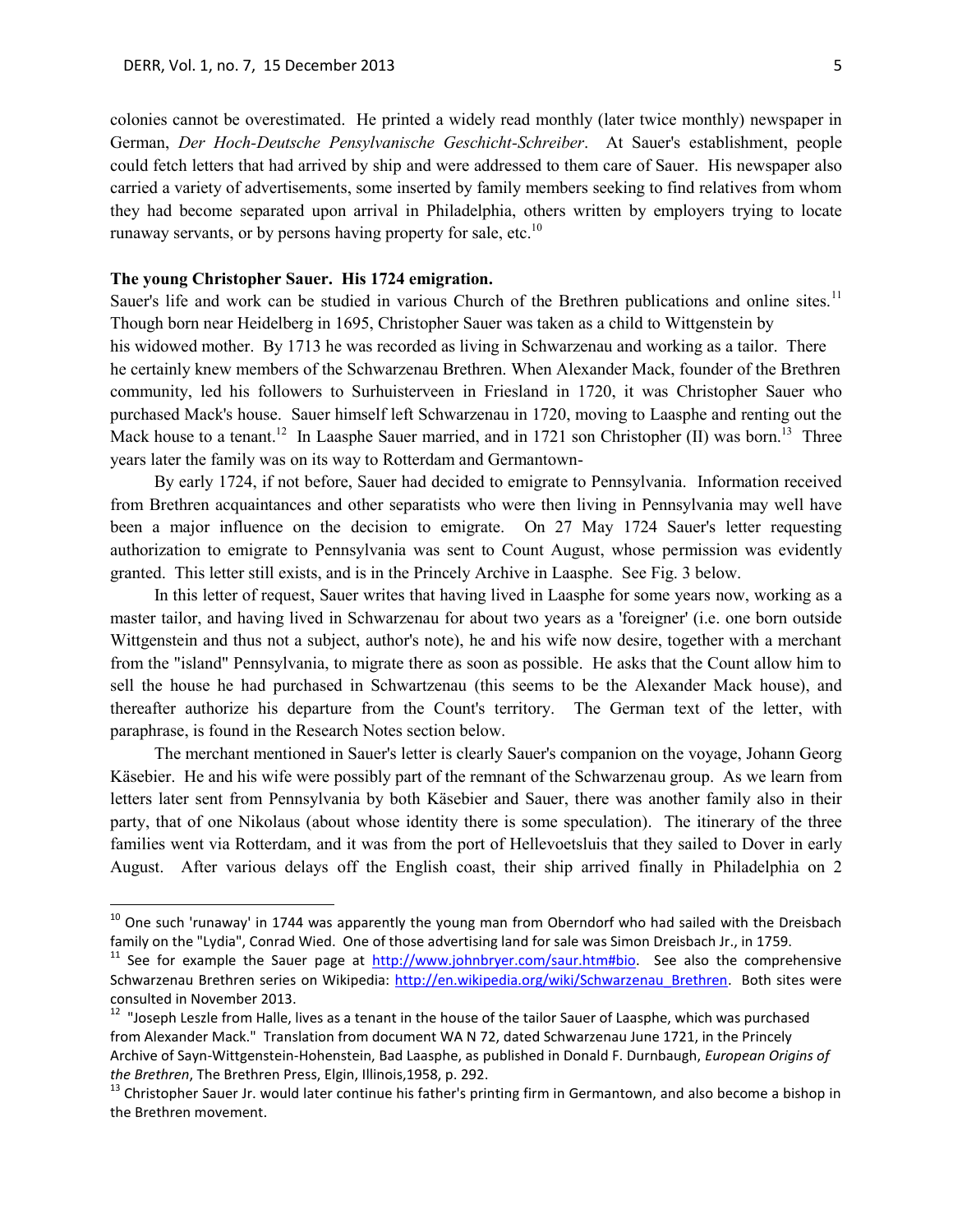November 1724, and on 4 November the families were met by a member of the local Brethren community.<sup>14</sup> Sauer's and Käsebier's letters from Pennsylvania are discussed briefly below.

faffe kfener Bes<sub>t</sub> P<br><sub>navg</sub>er Broß<sup>g 22</sup> *fer*e Mafthone Jof Jafann Un monice profesion min man July 3. Cap Go for a month of prosper mind main might down 2 jahr 32 floorofone. good all in familing min motor abo goupes are in finism get in my lefter to posit income the Roman air 3 in Infa. finity finite more than 3 . 3 fem, all wollen fair for Be faraff Benaven free Sure friends graft Benaver for an bought for faith 3 the ting mais so complete paints free Poliolautor tamba go Dofor

*Fig. 3. Letter from Christopher Sauer to Count August of Sayn-Wittgenstein-Hohenstein dated 27 May 1724, requesting permission to leave Wittgenstein and go to the "island" of Pennsylvania. 15*

*Photo: Heinrich Imhof.*

*German text and English paraphrase are in the*  Research Notes *at the end.* 

## **Early letters from Pennsylvania.**

No matter how difficult the circumstances of life were for the Wittgenstein villagers, they were not likely to embark on a costly and danger-filled journey unless they had reason to hope for a better existence at the new destination. Letters or other reports which arrived in Wittgenstein from the North American colonies provided information on which emigration plans could be based. In the following we present three letterwriters and their missives of 1710, 1724 and 1725.

## **Samuel Güldin (1664-1745). Swiss exile in Pennsylvania.**

On September 1710 Samuel Güldin, a Reformed Swiss clergyman, exiled from Bern for his pietistic preaching, arrived in Philadelphia on the *Mary Hope*. Güldin and his family disembarked on September 24<sup>th</sup>, and "were received by good friends into their houses for several days, free and without money, and were shown much love.<sup>16</sup> Güldin's long and positive letter, from which the above words were taken, was dated 1 December 1710. It presumably reached Europe in the course of 1711. This letter, addressed to "friends, brothers and sisters in our One-Beloved"<sup>17</sup> was intended to be copied and distributed to Güldin's large network of like-minded pietists in various German-speaking regions. Thus, there are extant copies

 $\overline{a}$ 

<sup>&</sup>lt;sup>14</sup> Detailed information on the voyage is found in Johann Georg Käsebier's lengthy letter, written soon after arrival, to Count Casimir in Berleburg, and cited *in extenso* in Donald F. Durnbaugh, ed., *The Brethren in Colonial America*, The Brethren Press, Elgin, Illinois, 1967.

<sup>&</sup>lt;sup>15</sup> Preserved in the Princely Sayn-Wittgenstein-Hohenstein Archive, Bad Laasphe, holding WA W 61. Note that here Sauer spells his name "Saur". In the first half of the  $18^{th}$  century, Pennsylvania was thought by many to be a huge island.

 $^{16}$  Excerpt from Güldin's letter of 1 December (old style) 1710. The letter is printed in full, with annotations, in *Pennsylvania Mennonite Heritage*, Vol. 33, No. 2, April 2010, pp. 20-33

<sup>17</sup> *Ibid*., p. 20.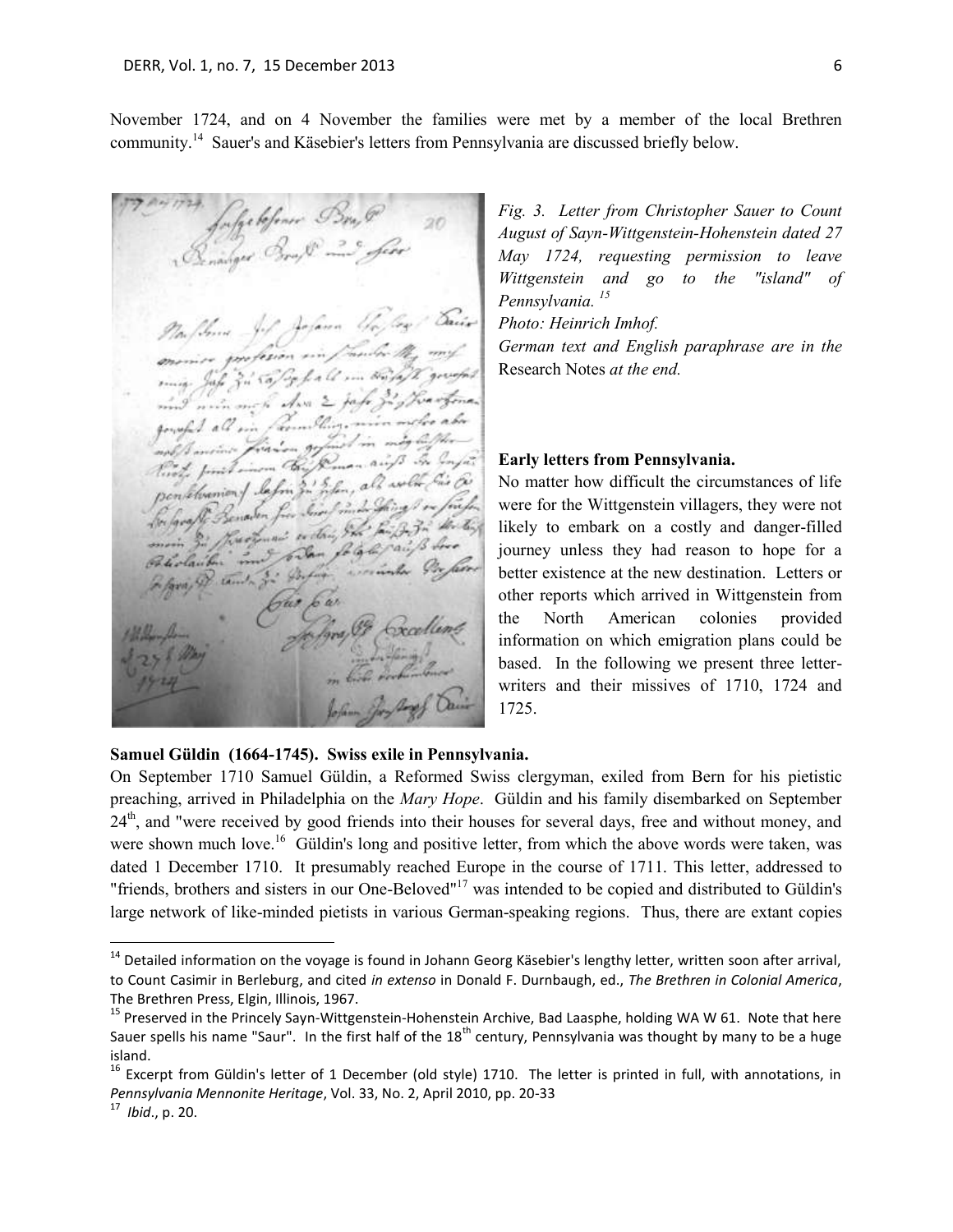in Bern and Halle, the latter copy containing a list of greetings to many persons, including the famous pietist, August Hermann Francke in Halle, and also persons in the Hamburg region. Another copy of this letter found its way to Berleburg in northern Wittgenstein, where there were several pietist and separatist groups, and where Güldin had a former associate, Samuel König, also exiled from Bern. König was living in Wittgenstein as early as 1699, and was well received by both the northern and the southern Counts.<sup>18</sup> Güldin's letter is preserved in the Princely Berleburg archive.<sup>19</sup> It has been suggested that in this way Güldin, and to some extent König, helped prepare the way to North America for later separatist emigrants from Wittgenstein.<sup>20</sup>

## **Johann Georg Käsebier (1697-1724), letter-writer / journal-keeper.**

As already mentioned, Käsebier made the voyage to Philadelphia together with the families of Sauer and Nikolaus. An English translation of Käsebier's letter, sent from Pennsylvania and addressed to Count Casimir of northern Wittgenstein, can be found online. <sup>21</sup> The letter bears the date 7 November 1724, but was probably not sent off until early 1725. In fact, not long after 7 November Käsebier fell ill. He died at his home in Roxborough, north of Germantown, on 19 December 1724, and his widow later added a postscript describing his last weeks. Käsebier's letter is more or less in journal form, and is a detailed and dated description of the voyage and the first days in Pennsylvania. It is possible that this letter/journal was copied in the Count's Chancery and distributed, to be read aloud in gatherings of persons who knew Käsebier and his Wittgenstein traveling companions. It can have been circulated as a kind of memorial document.

## **Christopher Sauer (1695- 1758): the power of letters.**

At least two letters that Christopher Sauer wrote during his first year in Pennsylvania have been preserved in Europe. The first one, dated 1 December 1724, about one month after the three Wittgenstein families had disembarked, is in the library of the University of Göttingen in Germany. A transcription of the German original is in the library of Haverford College, Lower Merion, PA, and a translation can be found on the Historical Society of Pennsylvania website.<sup>22</sup> This letter begins, "Dear brothers and friends", and was clearly meant to be copied and circulated within Sauer's circle. It shows Sauer's inquiring mind, is generally positive and, intriguingly, even discusses the belief patterns of the American Indians.

The second letter, dated 1 August 1725, was addressed to "all good friends and acquaintances in Schwarzenau, Berleburg, Laasphe and Christians Eck", which are all places in Wittgenstein.. This letter is preserved in copy form in the Berleburg Archive, filed together with the letters of Güldin and Käsebier.<sup>23</sup> After nine months in Germantown, Sauer can provide a great deal of information about life in the Philadelphia area, including much practical information and advice. Although he warns prospective immigrants of certain pitfalls, his letter is in the main positive.

 $\overline{a}$ 

<sup>18</sup> Werner Wied, "Briefe aus Amerika", *Zeitschrift Wittgenstein,* 50 (1962), vol. 26, no. 4, note 26, pp. 131f.

<sup>19</sup> The Berleburg copy of Güldin's 1710 letter is in the holding BA K 36, *Briefe religiösen Inhalts aus der Zeit Graf Casimirs* (Letters having religious content from the time of Count Casimir), in the Princely Archive Sayn-Wittgenstein-Berleburg, Bad Berleburg.

 $20$  See n. 18 above for Wied's note 26, p. 131.

<sup>21</sup> <https://sites.google.com/site/shannontcasebeer/family-profiles>Consulted online on 1 December 2013. The letter itself is in the Berleburg Archive, in BA K 36, along with the Güldin letter of 1710. Cf. n. 19.

<sup>&</sup>lt;sup>22</sup> [http://hsp.org/sites/default/files/sauer\\_letter\\_transcription.pdf](http://hsp.org/sites/default/files/sauer_letter_transcription.pdf) Consulted on 1 December 2013. This translation ends abruptly, with no closing remarks or greetings.

 $23$  Thus, it is also in BA K 36.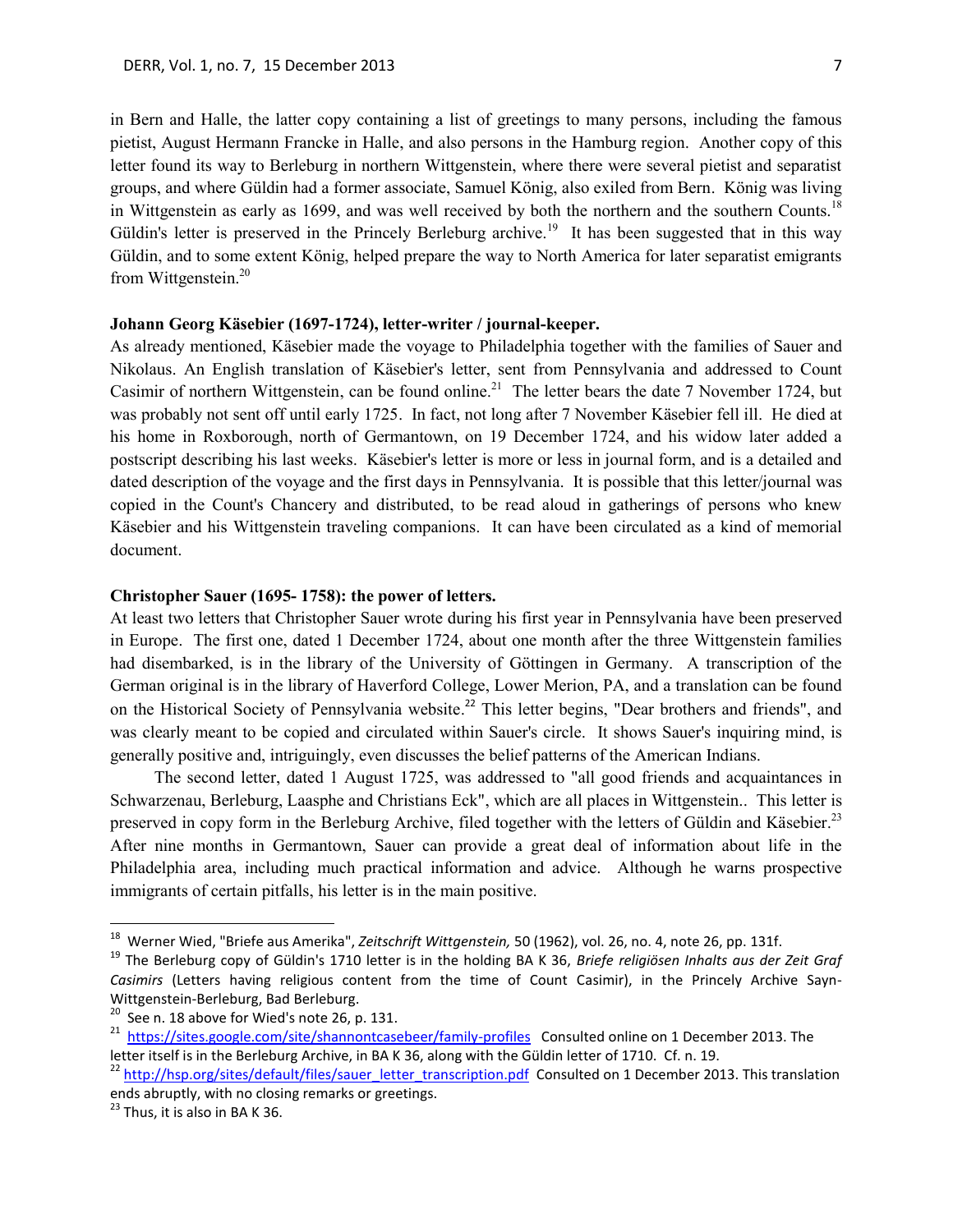Christopher Sauer's letters have their rightful place in migration history. Among Wittgenstein researchers, the influence of Sauer's early letters from Germantown is beyond doubt. These documents were copied and distributed, read and discussed in northern and southern Wittgenstein, and perhaps even farther afield. Many were inspired thereby to make the momentous decision of emigrating.

### **To sum up**

 $\overline{a}$ 

Of the four emigrants and/or correspondents mentioned here by name – Huffnagel, Güldin, Käsebier and Sauer – only Güldin had not lived in Wittgenstein.

As for the 'why' of their emigrating, **Huffnagel's** reasons for leaving Laasphe are not known. As his marriage in the Dutch Reformed church in New York suggests that he remained within the Reformed fold, religious freedom is not an obvious motivation for emigrating in his case.

The other three were all adherents of or in sympathy with various religious currents and movements that were not well viewed by the established Protestant churches in the German-speaking territories. Greater religious freedom can be considered a strong motivation for all three. This, however, by no means eliminated hopes of economic opportunity. **Käsebier** appears on modern Church of the Brethren lists as being a member of the Schwarzenau Brethren at the time of his emigration, but his early death cut short whatever worldly career he might have made in Pennsylvania. **Christopher Sauer** was undoubtedly a religious man, and as mentioned in the caption of Fig. 2, the meetings of the Germantown Brethren were held at his house.<sup>24</sup> In the worldly sphere, he was both practical and enterprising. He abandoned his unprofitable tailor's trade, and went from clock-making in Germantown to farming in what is now western Lancaster County, then returned to Germantown and set up his printing shop. As for **Güldin**, Sauer writes in his 1 August 1725 letter that "Gülti" possessed 900 *Morgen* (acres) of land! If Sauer's information was correct, then Güldin the exile had managed to acquire an impressive amount of land in the fifteen years he had been in Pennsylvania.

These four men, one single but soon to be married, the other three heads of families, can represent some of the diversity among relatively early arrivals in Pennsylvania. Two came as early as approximately 1710. Of them, Huffnagel seems to have been a young man seeking his fortune, while Güldin seems to have gone from being a recognized preacher to a homeless Swiss exile to a significant land-owner near Philadelphia. The other two, having become acquainted in Schwarzenau, had planned their journey of 1724 together, as we learn from Sauer's letter to Count August. Käsebier, had stayed on in Schwarzenau after the first Brethren exodus from there, and can have been subject to certain constraints imposed by his ruler. Sauer, conversely, after returning to Laasphe in 1720, seems to have lived as he pleased.

In their several ways, these men and their families helped prepare the ground for the hundreds of Wittgensteiners who would follow them to North America in the  $18<sup>th</sup>$  century. Our emigration story has just begun. In the next DERR we will meet the first known Dreisbach emigrants and learn what fates awaited them.

<sup>&</sup>lt;sup>24</sup> "From 1731 until the death of Christopher Sr. in 1758, the Sauer home was the principal meeting place of the Germantown Congregation." From the Church of the Brethren website [www.cob-net.org/america.htm#esoabsuib;](http://www.cob-net.org/america.htm#esoabsuib) consulted on 7 November 2013. This is the source of the information in the Fig. 2 caption. It has been said, further, that Sauer was baptized a Dunkard in Germantown on 9 June 1728 (in Wied's note 42 in his article, "Briefe aus Amerika"; see n. 18 above). However, Sauer biographer and authority, Donald F. Durnbaugh, himself a member of the Church of the Brethren, categorically denies Sauer's formal membership in the Brethren ("Was Christopher Sauer a Dunker?", *The Pennsylvania Magazine of History and Biography*, Vol. 93, No. 3, July 1969, pp. 383-391).